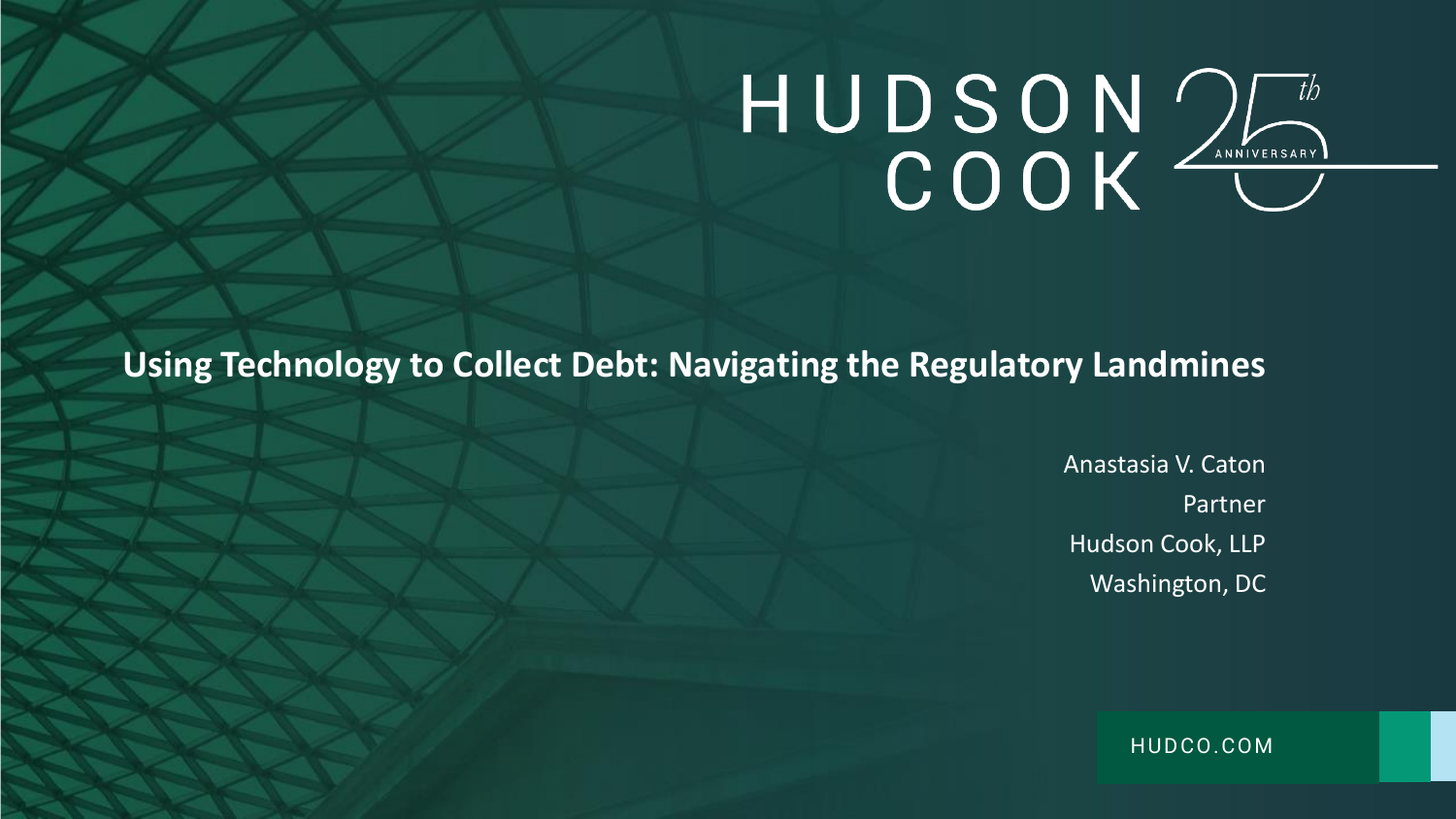This presentation is provided for informational purposes only. The presentation is not intended to be an exhaustive review of all laws on any subject. We have made every effort to ensure that the information in this presentation is complete and accurate with respect to the topic(s) addressed. Hudson Cook, LLP and the individual presenter(s) are not responsible for any errors in or omissions from the information provided.

Nothing in this presentation should be construed as legal advice from Hudson Cook, LLP or the individual presenter, nor is the presentation a substitute for legal counsel on any matter. Legal advice must be tailored to specific facts and circumstances. No attendee of this presentation should act or refrain from acting solely on the basis of any information included in this presentation. Attendees should seek appropriate legal or other professional advice on legal matters specific to their business. The views and opinions in this presentation are those of the presenter and do not necessarily

represent official policy or position of Hudson Cook, LLP or of its clients.



## **Disclaimer**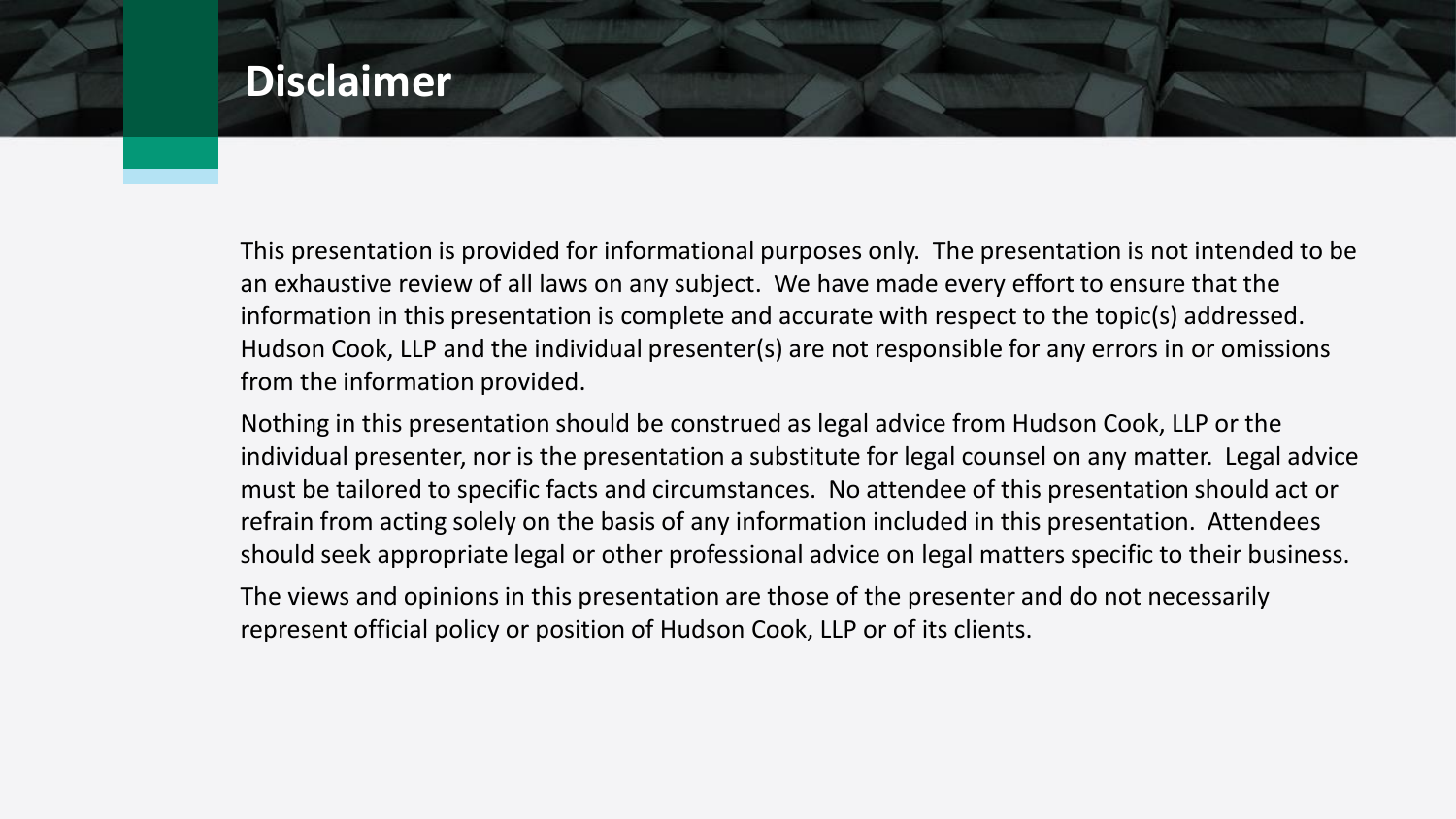- When a creditor's debt collector adopts Reg F's safe harbors
- Compliance with Reg F's provisions relating to emails and text messages
- ◆Implications of the Facebook case on account-related text messages
- ◆Implications of the Hunstein decision on the use of email, text message, and other technology vendors





### $\rightarrow$  Reg F and creditor considerations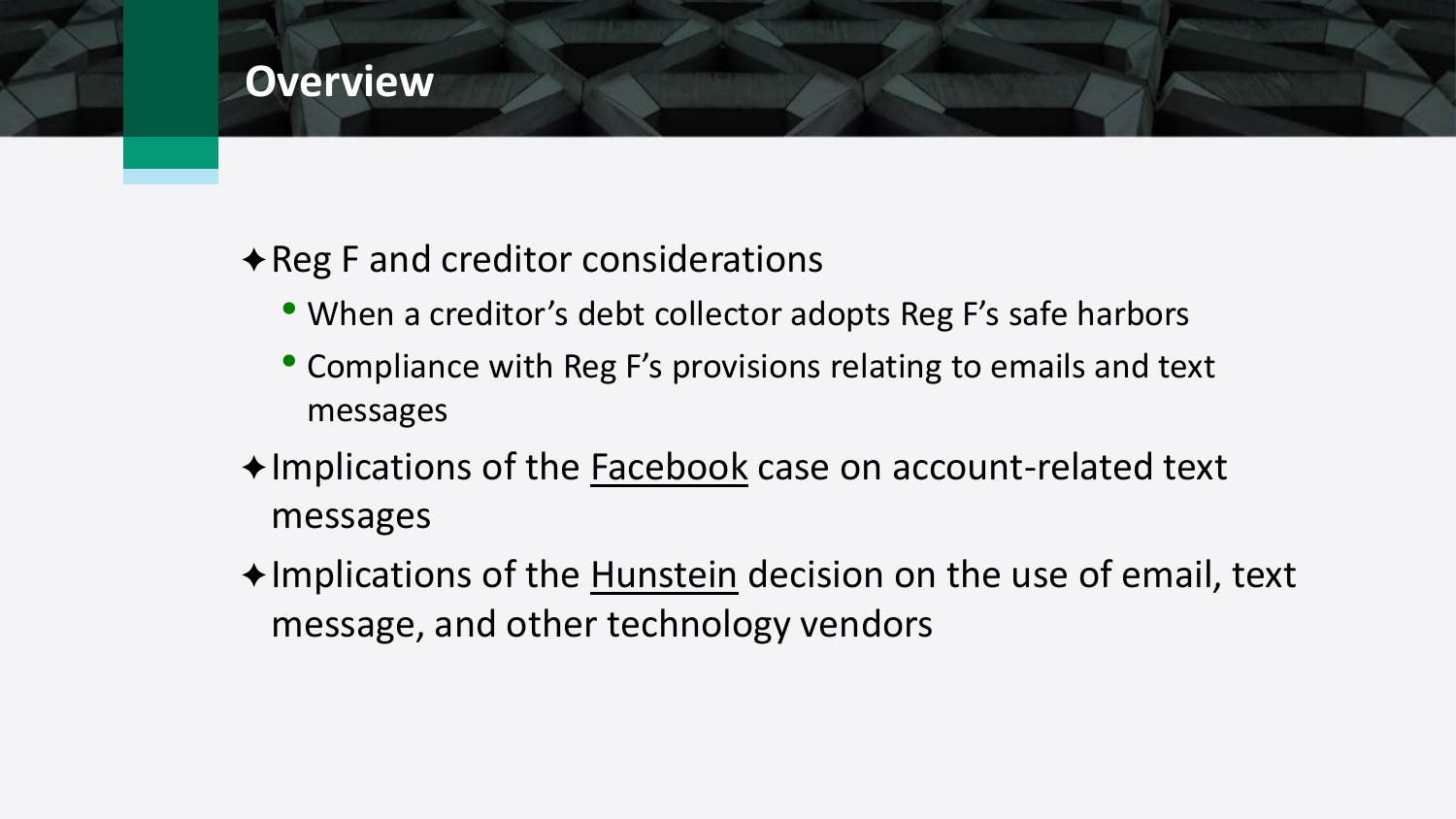• Procedures based on communication by the creditor

(A) A creditor obtained the email address from the consumer;

(B) The creditor used the email address to communicate with the consumer about the account and the consumer did not ask the creditor to stop using it;

(C) Before the debt collector used the email address to communicate with the consumer about the debt, *the creditor sent the consumer a written or electronic notice*, to an address the creditor obtained from the consumer and used to communicate with the consumer about the account, that clearly and conspicuously disclosed: (1) That the debt has been or will be transferred to the debt collector; (2) The email address and the fact that the debt collector might use the email address to communicate with the consumer about the debt; (3) That, if others have access to the email address, then it is possible they may see the emails; (4) Instructions for a reasonable and simple method by which the consumer could opt out of such communications; and (5) The date by which the debt collector or the creditor must receive the consumer's request to opt out, which must be at least 35 days after the date the notice is sent;

(D) The opt-out period provided for above has expired and the consumer has not opted out; and (E) The email address has a domain name that is available for use by the general public, unless the debt collector knows the address is provided by the consumer's employer.



### **Reg F is Here**

Creditor Considerations: What are a creditor's obligations when its debt collector chooses to follow the safe harbors?

### $\triangle$  Emails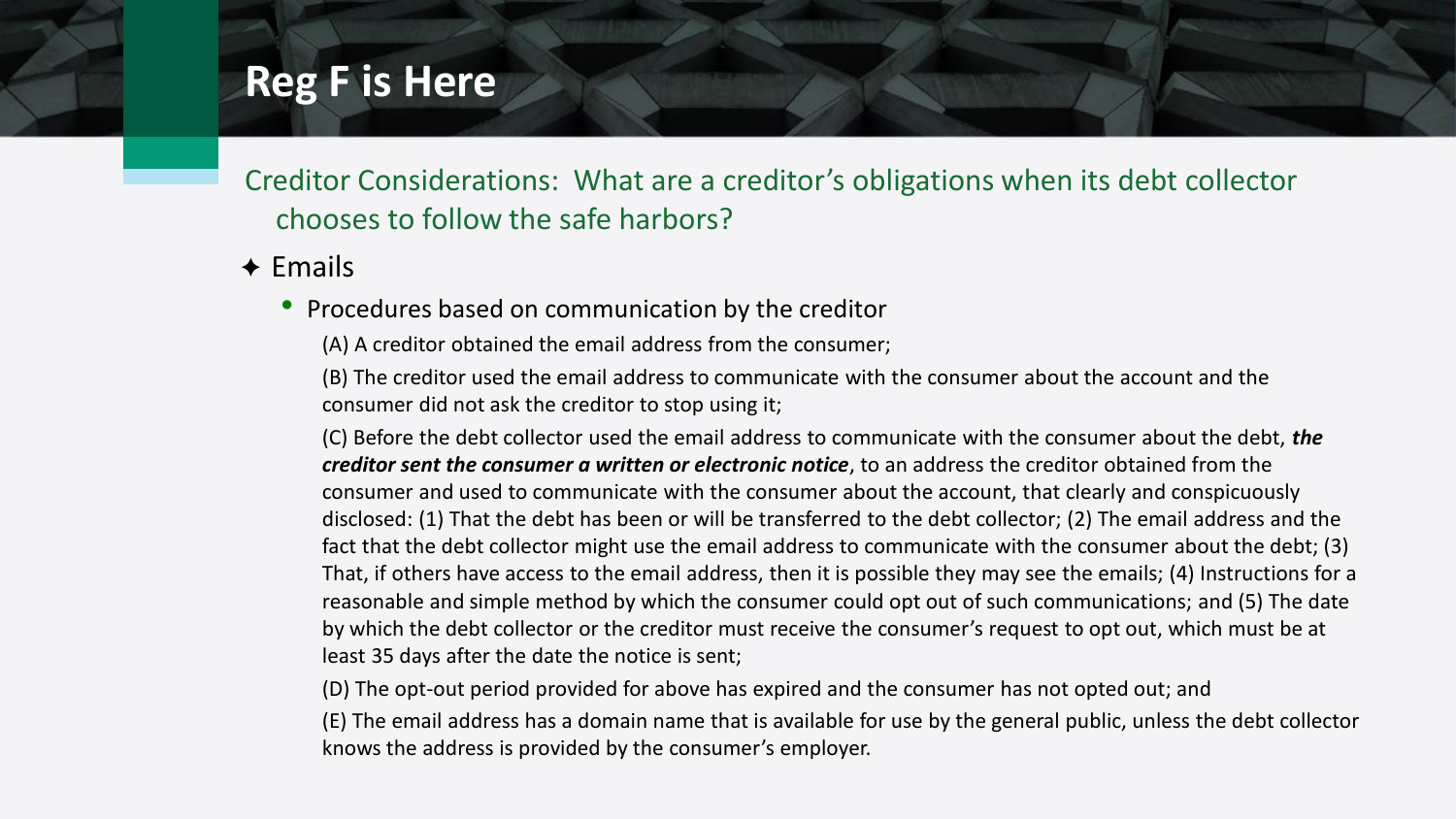✦ Text messages

• Reg F does not provide safe harbor procedures based on communication by the creditor



## **Reg F is Here**

Creditor Considerations: What are a creditor's obligations when its debt collector chooses to follow the safe harbors?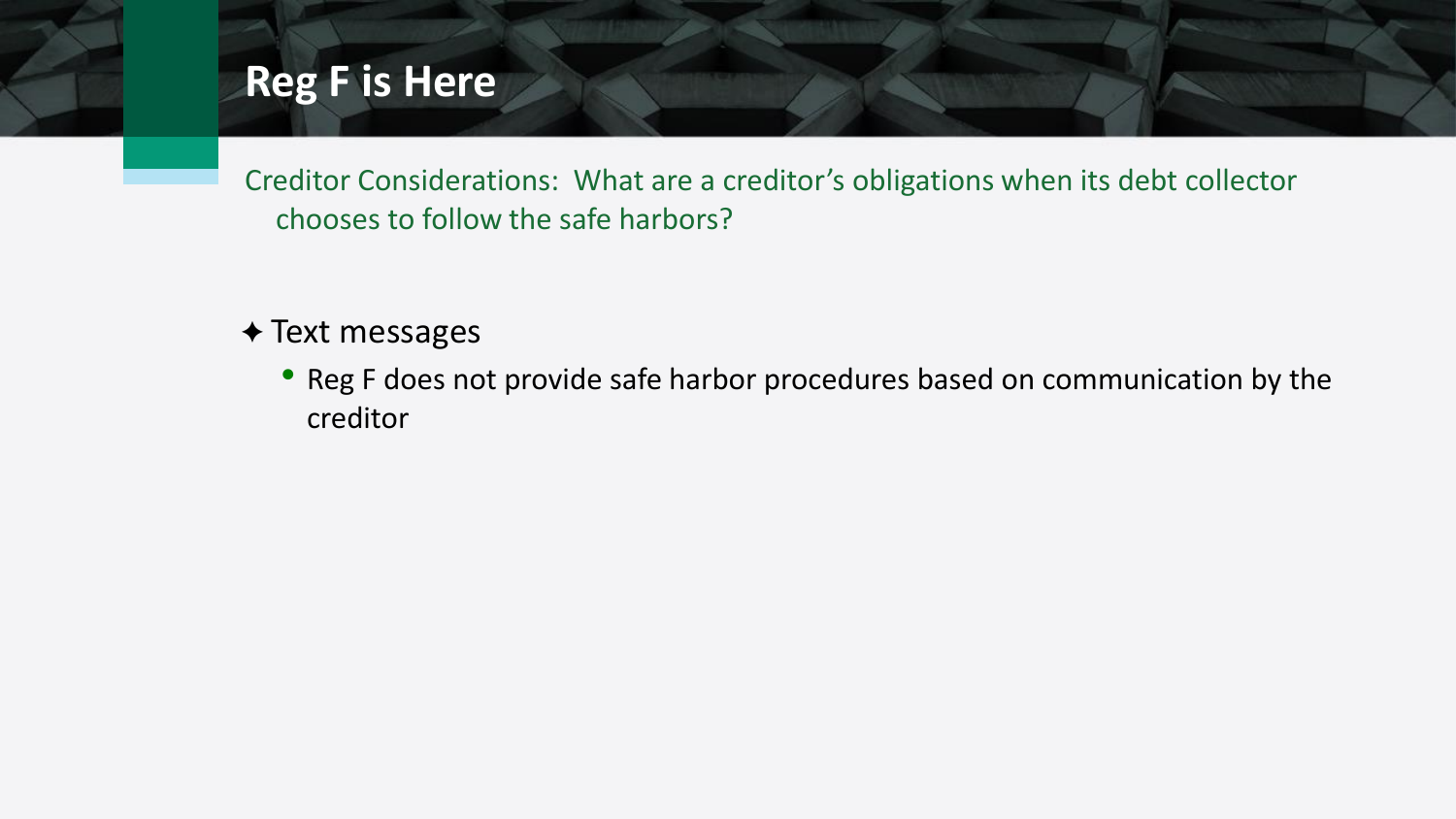- ✦ Reg F applies to persons who are "debt collectors" under the federal FDCPA
	- A person with a principal business purpose of debt collection
	- A person collecting debts owed or due another, if the person began collecting after the debt went into default
	- Reg F does not, on its face, apply to creditors
- ✦ The CFPB has used its UDAAP authority to enforce many (but not all) provisions of the FDCPA against creditors
- ✦ Distinction between safe harbor procedures and affirmative requirements or outright prohibitions
- ✦ Many states have laws or regulations that govern creditor collection practices ("mini-FDCPAs")



## **Reg F is Here**

Creditor Considerations: Should Creditors Comply with Reg F?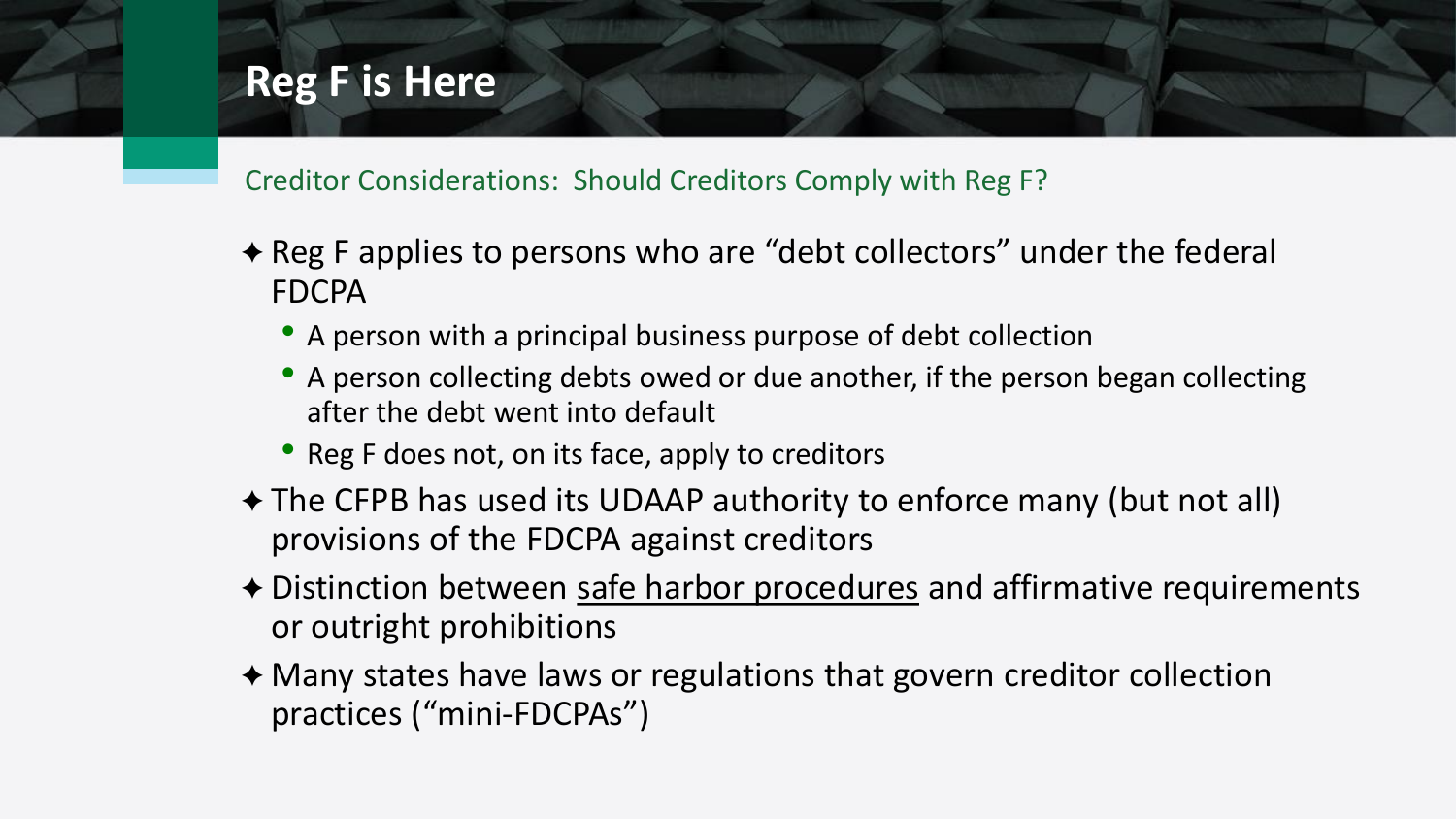- ✦ Holding: Sending text messages to telephone numbers without the use of a random or sequential number generator does not trigger liability under the TCPA, regardless of whether the device has the capacity to generate random or sequential phone numbers
- ✦ Court rejected consumer-friendly definition (equipment that was capable of automatically dialing numbers from a stored list, even if that feature was not used to send the message in question)
- $\triangle$  Potential risks
	- Court emphasized that prerecorded messages delivered to cell phones and residential lines are still subject to TCPA consent requirements, whether or not an autodialer is used
		- Plaintiffs' attorneys have started bringing claims that text messages are prerecorded messages and are therefore subject to the TCPA regardless of whether sent via an auto-dialer
	- As to debt collectors, FDCPA requires some method of consent to send text messages and an opt-out notice
	- As to creditors, there are UDAAP risks for sending text messages without a customer's consent
- ✦ Bottom line: Consent is a best practice for communicating via text message



## **Facebook v. Duguid**

### Sending Account-Related Text Messages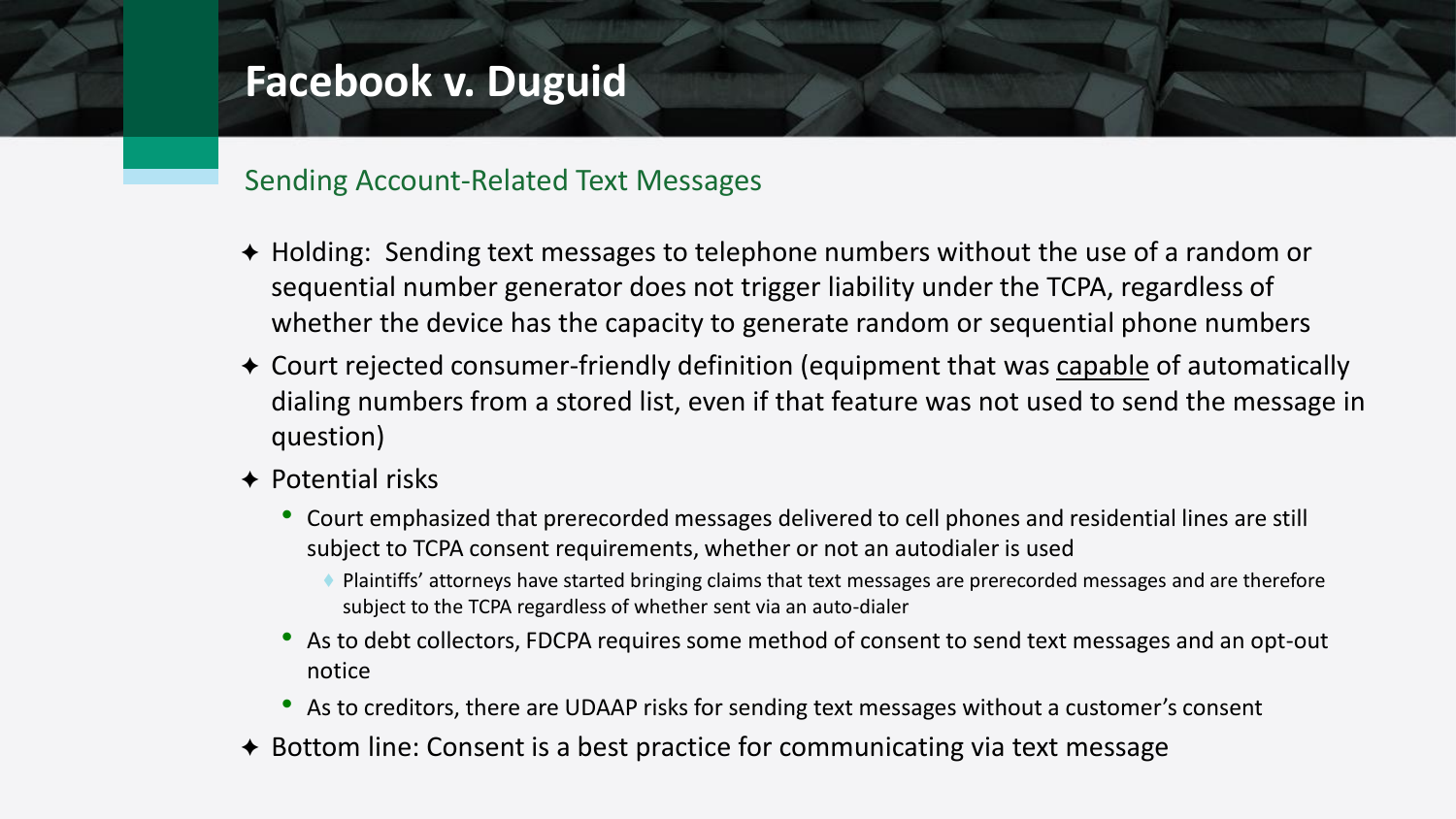- ✦ Status of the case:
	- Prior decisions are vacated, and the  $11<sup>th</sup>$  Circuit reheard oral argument in February
	- Continue to see copycat lawsuits in other jurisdictions
	- Decision by the 11<sup>th</sup> Circuit could ultimately end up being the same as the prior two decisions (which found that the consumer stated a claim for a violation of the FDCPA)
- ✦ If the court gets to the merits of the case, it will largely hinge on the FDCPA's definition of "communication" and whether a debt collector's agent is a third party for purposes of the FDCPA's prohibition on third-party disclosure
	- "[T]he conveying of information regarding a debt directly or indirectly to any person through any medium."
- ✦ Considerations
	- How would an adverse holding impact creditors?
		- UDAAP
		- State mini-FDCPAs
	- Are your vendors "mediums"?
	- Is the information you transmit "regarding a debt"?



## **Hunstein v. Preferred Credit**

### Email, Text Message, and Other Technology Vendors